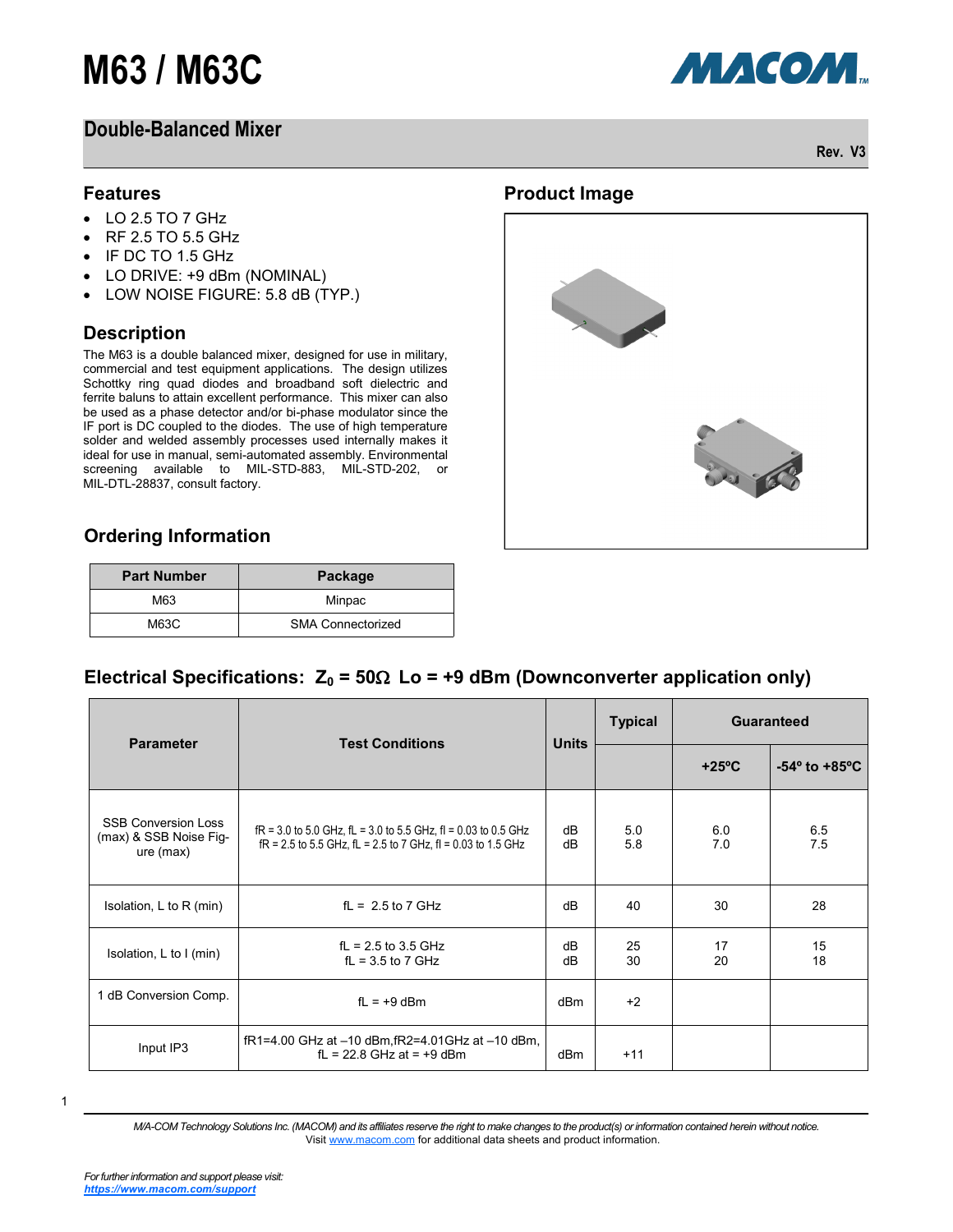# **M63 / M63C**

## **Double-Balanced Mixer**

**МАСОМ** 

**Rev. V3**

### **Typical Performance Curves**



#### **Conversion Loss**





#### Isolation



<sup>2</sup>

*M/A-COM Technology Solutions Inc. (MACOM) and its affiliates reserve the right to make changes to the product(s) or information contained herein without notice.*  Visit [www.macom.com](http://www.macom.com/) for additional data sheets and product information.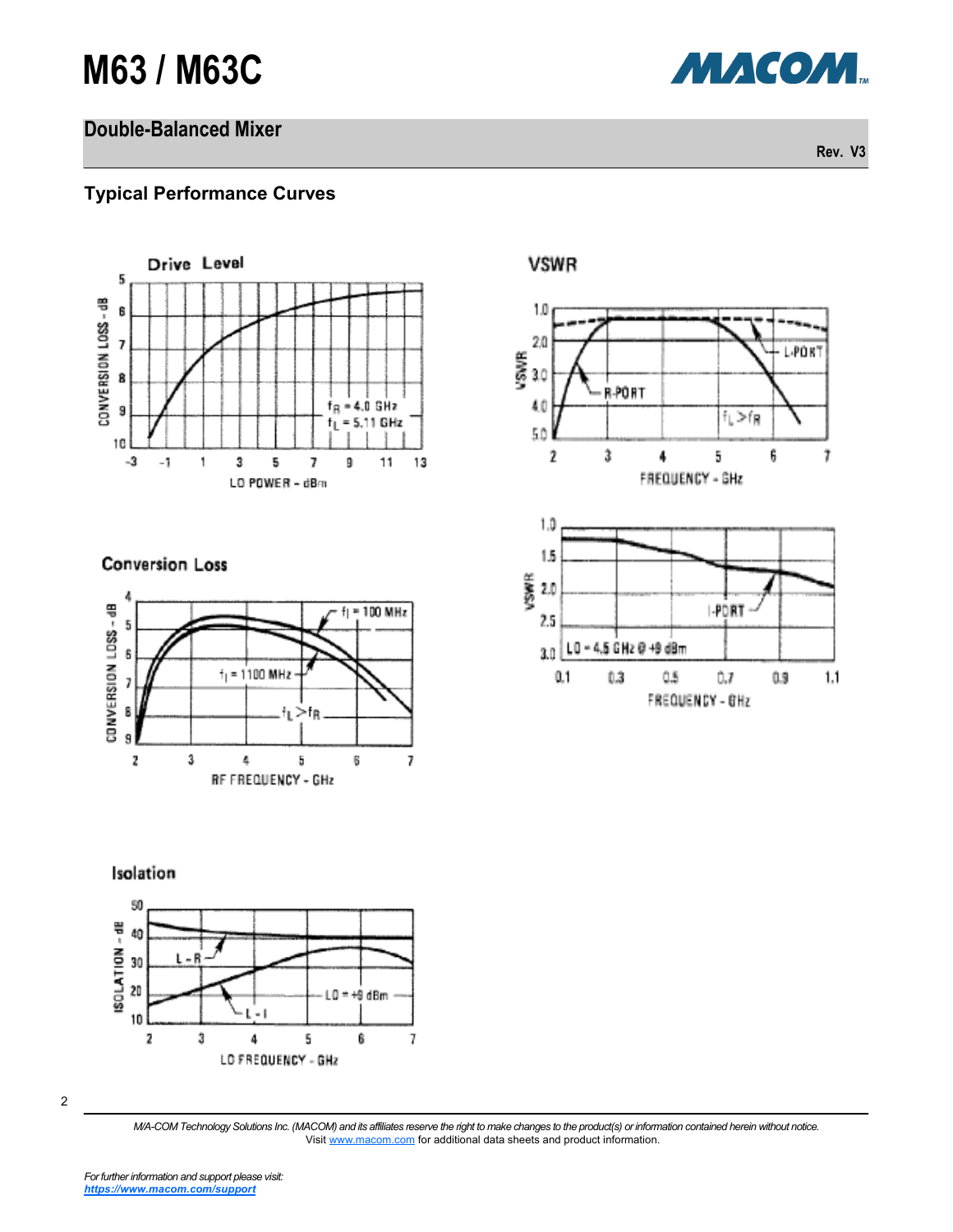

## **Double-Balanced Mixer**

**Rev. V3**

#### **Absolute Maximum Ratings**

| <b>Parameter</b>      | <b>Absolute Maximum</b>                   |  |
|-----------------------|-------------------------------------------|--|
| Operating Temperature | $-54^{\circ}$ C to $+100^{\circ}$ C       |  |
| Storage Temperature   | $-65^{\circ}$ C to $+100^{\circ}$ C       |  |
| Peak Input Power      | +23 dBm max $@$ +25°C<br>dBm max @ +100°C |  |
| Peak Input Current    | 100 mA DC                                 |  |

## **Outline Drawing: Minpac \***



## **Outline Drawing: SMA Connectorized \***



Dimensions are inches (millimeters) ±0.015 (0.38) unless otherwise specified.